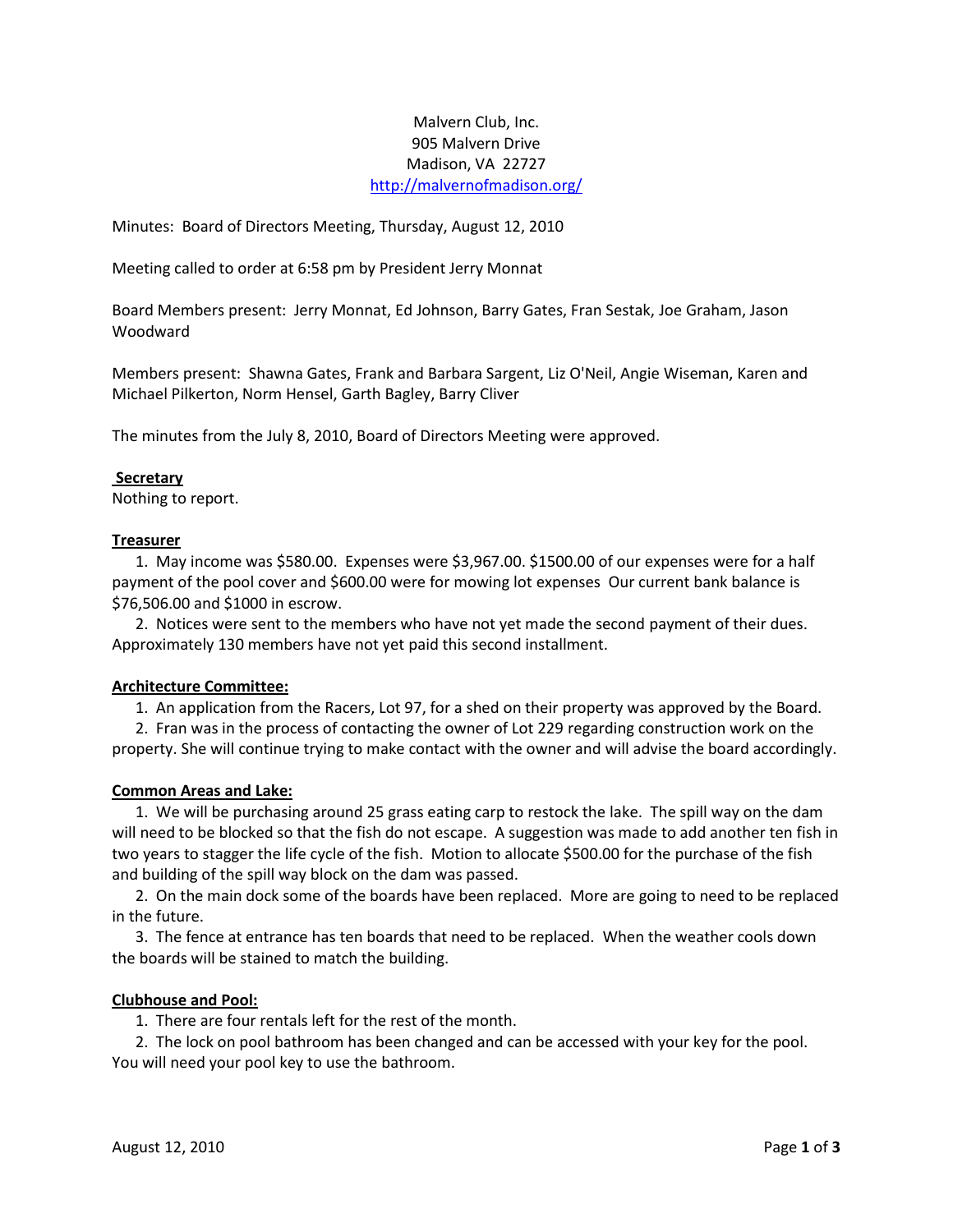### **Roads:**

 1. On Ashlawn Drive there is a problem with drainage along the road. A ditch will be dug to help alleviate the problem. Miss Utility has been called and the area has been marked. There may be a problem with the culvert crossing under Ashlawn Drive between lots 59 and 31. This will be checked.

### **New Business:**

 1. Previously there had been a suggestion to get a laptop for board use and for backup of board material. After discussing the matter, the decision was made not to purchase a computer. Other backup practices will be done.

 2. A member questioned whether a Malvern resident who had rented the clubhouse to host a "home party" conflicted with the covenant related to businesses within Malvern. Jerry stated that the position of board is that the rental under these circumstances and frequency did not conflict with the covenant.

 3. More copies of the Home Owners Association packets need to be put together. Changes need to be forwarded to Garth Bagley as soon as possible.

### **Old Business:**

 1. The bulletin board rules were introduced. A motion was passed for the approval of rules. The rules will be posted in the glass case at the mailboxes.

 2. There will be three new signs for the pool. A motion for \$250.00 to be allocated for the signs for the pool was passed.

 3. There will be three new signs for the lake. One will be placed at each dock and one will be placed at the dam. A motion for \$400.00 to be allocated for the signs for the lake was passed.

 4. A proposal for new rates for clubhouse rentals for parties was raised. From 1-25 people will remain at \$60.00 per day, 26-100 people will be \$100.00 per day, 101 and over will be \$200.00 per day. A motion to raise the rates as indicated was passed. These rates will be in effect as of November 1, 2010.

#### **Additional Questions and Information:**

 1. A member asked the board if members could use the clubhouse for get togethers, to play cards and such. The member was told that yes, it can be used and it is on a first come first serve basis. If all the participants are Malvern residents, it will be free of charge. This is not for overnights. Overnights are completely different.

 2. Board members were asked to review the 5-year plan and their respective budget needs for 2011. Suggested revisions to the 5-year plan and 2011 budget requirements should be forwarded to Ed in order to prepare the 2011 budget.

 3. The community yard sale is scheduled for 8am to 2pm October 2, 2010, with the rain date on October 3, 2010. Bring your own table.

 4. Nothing has come to fruition on the deer hunting issue as of yet. If owners in Malvern get three or four lots together that wish to have people to hunt on them, this would be within the guidelines of the Department of Fish and Game. It still requires permission from the board to proceed. As of yet, there has been no official request for the board's consideration.

 5. Barry, the Secretary, will compile a list of all Malvern residents who have approved home businesses.

 6. A suggestion was made by a member to have either a building permit sign made up or a note on the website so that members can know who has board approval for building.